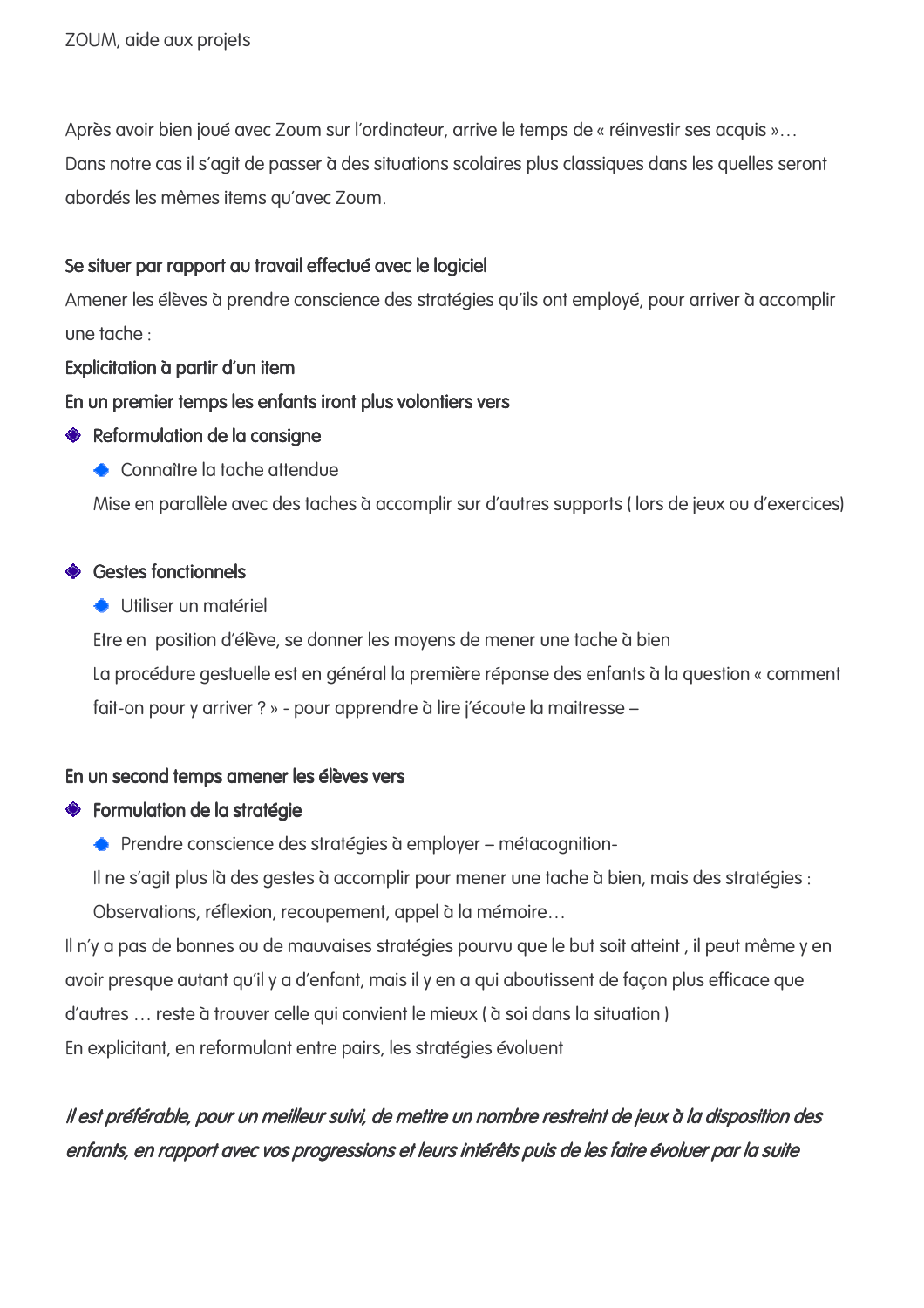ZOUM, aide aux projets

## **EXPLOITATION DES FICHES DE SUIVI**

### **SUIVI D'UN JEU**

Préalable : Impression de la fiche de suivi d'un jeu

(en raccourci : aller à la page « suivi d'un jeu », choisir son intitulé dans la liste, appuyer sur la touche « Impécran », puis dans un traitement de texte, sur une nouvelle page, faire « coller »)

OU Travailler directement sur l'écran

Les différents joueurs pourront se situer les uns par rapport aux autres (conf ci-dessous)

et comparer, en verbalisant leurs stratégies........ y compris leur gestion du temps

Il est souhaitable de garder « en archive « une fiche de suivi, datée.

Elle servira de référence aux progressions en les « recadrant »

### **CROISER LES SUIVIS INDIVIDUELS**

La position par rapport à un jeu, dépend

Du temps passé devant l'ordinateur sur ce jeu

Du nombre de parties engagées....

Si un joueur s'est concentré sur UN SEUL jeu, il aura certainement plus d »étoiles » sur ce jeu que celui qui en a abordé plusieurs..... On pourra le constater en croisant les suivis individuels ce qui permettra de relativiser les résultats et de mettre en place des projets

Préalable : Impression de la fiche de suivi d'un joueur, autant de fois qu'il y en a (en raccourci : aller à la page « suivi d'un joueur », choisir son prénom dans la liste, appuyer sur la touche « Impécran », puis dans un traitement de texte, sur une nouvelle page, faire « coller »)

Un « Zoum » cahier, ou un Zoum-tableau permettra de se situer

(à réaliser par le maitre en fonction des items qu'il a choisit à partir des impressions sur ce blog, ou par les impressions des suivis)

#### **REINVESTIR**

Les avancements ayant été analysés, les notions d'échec ou de réussite relativisées et revues en terme de savoir, les stratégies mises en place ayant été reformulées, elles pourront être réinvesties sur des exercices de présentations plus classiques dans le cadre scolaire.

Une grande majorité des items abordés dans les différents logiciels de Zoum est basée sur des manipulations, des collages ou des pointages d'images, très proches des exercices rencontrés dans les classes...